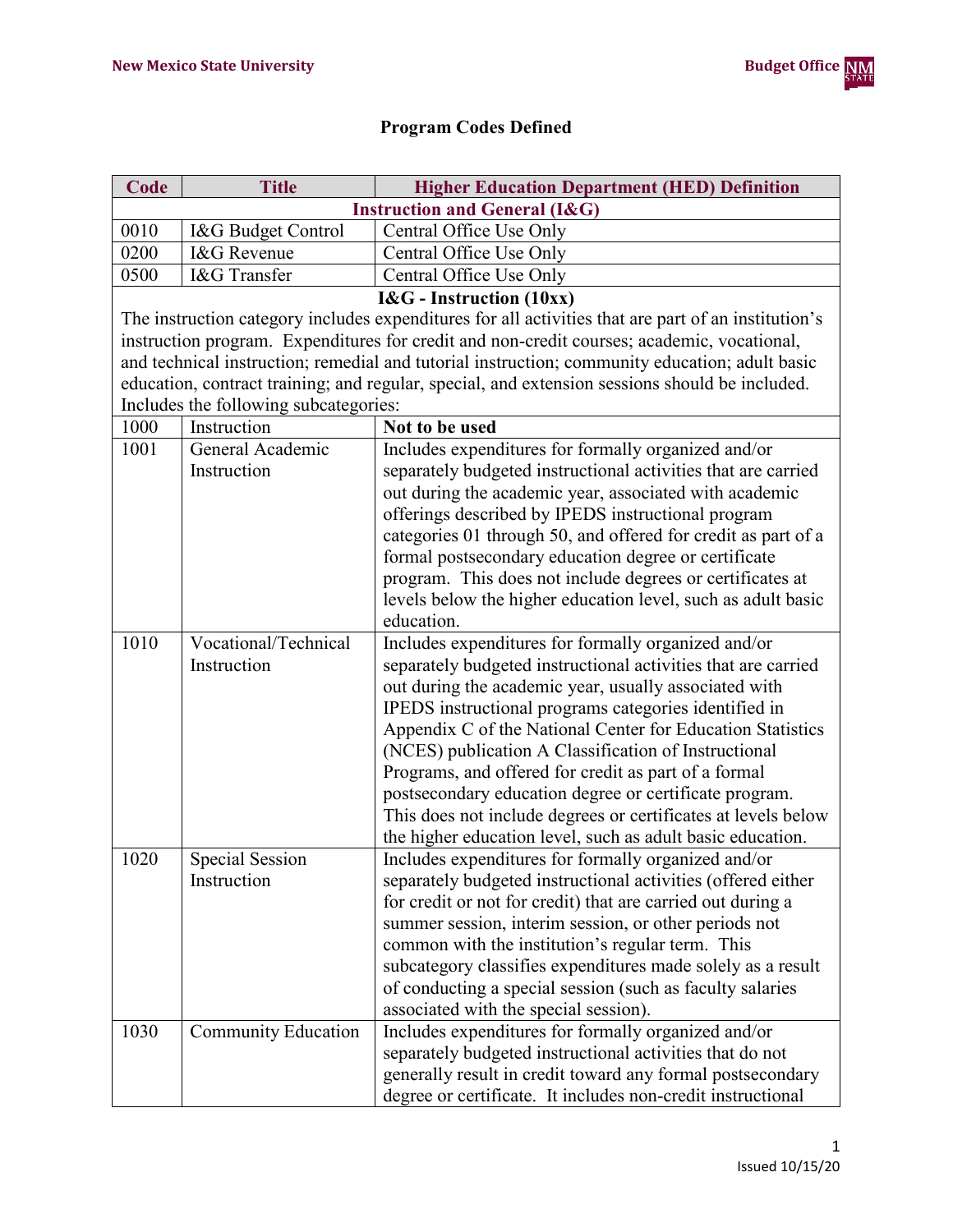

|      |                      | offerings carried out by the institution's extension division<br>as well as non-credit offerings that are part of the adult |
|------|----------------------|-----------------------------------------------------------------------------------------------------------------------------|
|      |                      | education or continuing education program. This                                                                             |
|      |                      | subcategory also includes expenditures for activities                                                                       |
|      |                      | associated with programs leading toward continuing                                                                          |
|      |                      | education units at a level below the higher education level,                                                                |
|      |                      | such as adult basic education. This subcategory also                                                                        |
|      |                      | includes unrestricted self-supporting instructional services                                                                |
|      |                      | such as contract training and corrections training programs.                                                                |
|      |                      | Enrollment in programs budgeted here are not included in                                                                    |
|      |                      | the funding formula calculations or entire year full-time                                                                   |
|      |                      | equivalent totals.                                                                                                          |
| 1040 | Preparation/Remedial | Includes expenditures for formally organized and/or                                                                         |
|      | Instruction          | separately budgeted instructional activities that give                                                                      |
|      |                      | students the basic knowledge and skills required by the                                                                     |
|      |                      | institution before they can undertake formal academic                                                                       |
|      |                      | course work leading to a postsecondary degree or                                                                            |
|      |                      | certificate. Such activities, supplemental to the normal                                                                    |
|      |                      | academic program, generally are termed preparatory,                                                                         |
|      |                      | remedial, developmental, or special educational services.                                                                   |
|      |                      | These may be taken prior to or along with the course work                                                                   |
|      |                      | leading to the degree or certificate. They are generally                                                                    |
|      |                      | non-credit offerings, although in some cases, credit may be                                                                 |
|      |                      | given and the credit requirement for the preparatory or                                                                     |
|      |                      | remedial skills or knowledge should be included in this                                                                     |
|      |                      | category. Developmental studies and Adult Basic                                                                             |
|      |                      | Education instruction should be included here.                                                                              |
| 1080 | Other Instruction    | Central Office Use Only                                                                                                     |

## **I&G - Academic Support (11xx)**

The academic support category includes funds expended to provide support services for the institution's primary missions: instruction, research, and public service. It includes the retention, preservation, and display of educational materials; for example, libraries, museums, and galleries; the provision of services that directly assist the academic functions of the institution, such as demonstration schools associated with the department, school, or college of education; media such as audio-visual service and technology such as computing support which is not budgeted as an internal service department; academic administration (including academic deans but no department chairpersons) and personnel development providing administration support and management direction to the three primary missions; and separately budgeted support for course and curriculum development. Includes the following subcategories:

| 1100 | Academic Support      | Not to be used                                                 |
|------|-----------------------|----------------------------------------------------------------|
| 1101 | Libraries             | Includes expenditures for organized activities that directly   |
|      |                       | support the operation of a catalogued or otherwise             |
|      |                       | classified collection.                                         |
| 1110 | Museums and Galleries | Includes expenditures for organized activities that provide    |
|      |                       | for the collection, preservation, and exhibition of historical |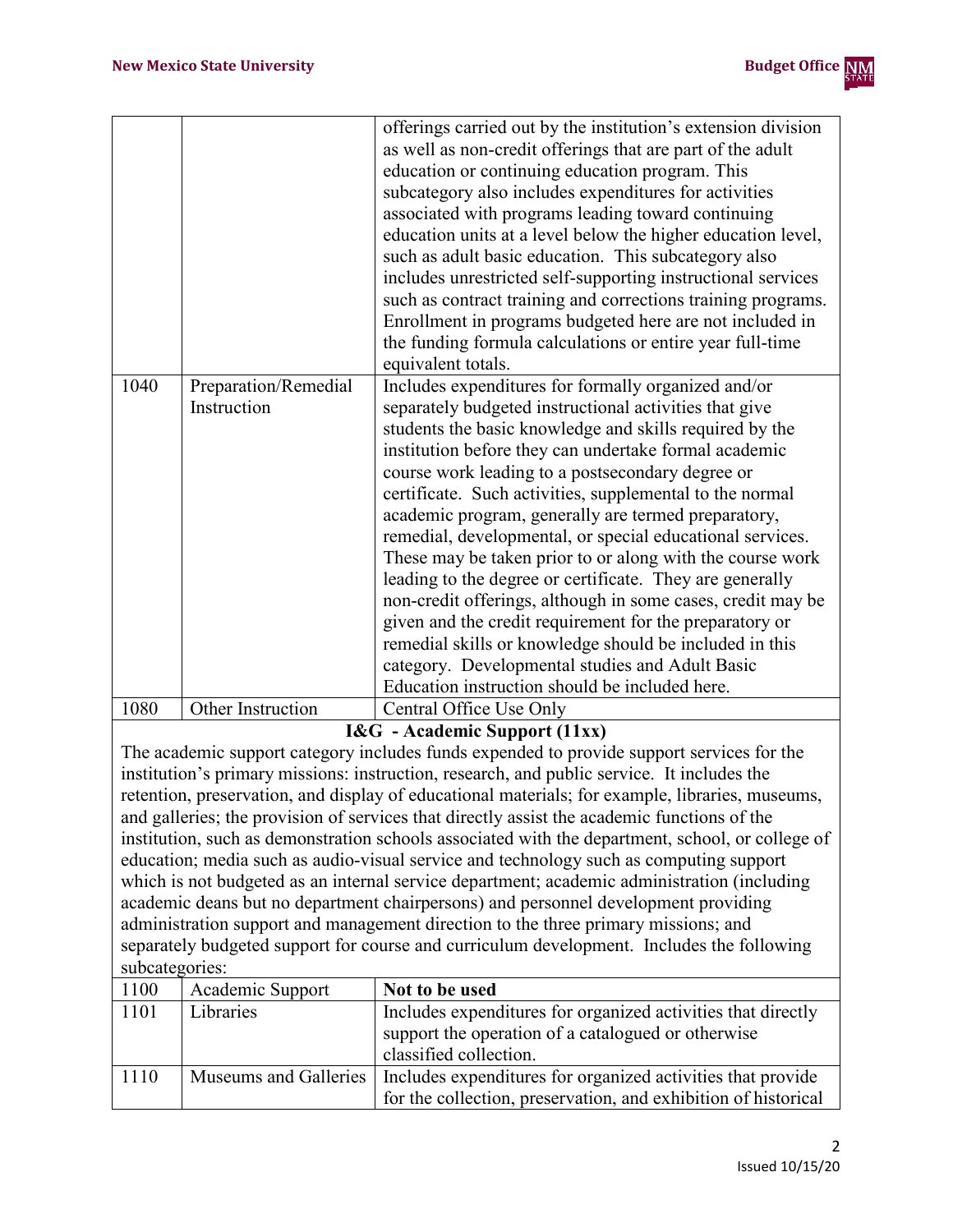

|                                                                                         |                          | materials, art objects, scientific displays, etc. Libraries are<br>excluded. |
|-----------------------------------------------------------------------------------------|--------------------------|------------------------------------------------------------------------------|
| 1120                                                                                    | <b>Educational Media</b> | Includes expenditures for organized activities providing                     |
|                                                                                         | Services                 | audiovisual and other services that aid in the transmission                  |
|                                                                                         |                          | of information in support of the institution's instruction,                  |
|                                                                                         |                          | research and public service programs.                                        |
| 1130                                                                                    | <b>Ancillary Support</b> | Includes expenditures for organized activities that provide                  |
|                                                                                         |                          | support services to the three primary programs, but are not                  |
|                                                                                         |                          | appropriately classified in the previous subcategories.                      |
|                                                                                         |                          | Ancillary support activities usually provide a mechanism                     |
|                                                                                         |                          | through which students can gain practical experience. An                     |
|                                                                                         |                          | example of ancillary support is a demonstration school                       |
|                                                                                         |                          | associated with the school of education.                                     |
| 1140                                                                                    | Academic                 | Includes expenditures for activities specifically designed                   |
|                                                                                         | Administration           | and carried out to provide administrative and management                     |
|                                                                                         |                          | support to the academic programs. This subcategory is                        |
|                                                                                         |                          | intended to separately identify only expenditures for                        |
|                                                                                         |                          | activities formally organized and/or separately budgeted for                 |
|                                                                                         |                          | academic administration. It includes the expenditures of                     |
|                                                                                         |                          | academic deans (including deans of research, deans of                        |
|                                                                                         |                          | graduate schools, and college deans), but does not include                   |
|                                                                                         |                          | the expenditures of department chairpersons (which are                       |
|                                                                                         |                          | included in the primary function categories).                                |
|                                                                                         |                          | This subcategory also includes expenditures for formally                     |
|                                                                                         |                          | organized and/or separately budgeted academic advising                       |
|                                                                                         |                          | within a college or academic department.                                     |
| 1150                                                                                    | Academic Personnel       | Includes expenditures for activities that provide the faculty                |
|                                                                                         | Development              | with opportunities for personal and professional growth and                  |
|                                                                                         |                          | development to the extent that such activities are formally                  |
|                                                                                         |                          | organized and/or separately budgeted. The subcategory                        |
|                                                                                         |                          | also includes formally organized and/or separately                           |
|                                                                                         |                          | budgeted activities that evaluate and reward professional                    |
|                                                                                         |                          | performance of the faculty. Included in this subcategory                     |
|                                                                                         |                          | are sabbaticals, faculty awards, and organized faculty                       |
|                                                                                         |                          | development programs.                                                        |
| 1160                                                                                    | Course and Curriculum    | Includes expenditures for activities established wither to                   |
|                                                                                         | Development              | significantly improve or to add to the institution's                         |
|                                                                                         |                          | offerings, but only to the extent that such activities are                   |
|                                                                                         |                          | formally organized and/or separately budgeted.                               |
| 1180                                                                                    | Other Academic           | Central Office Use Only                                                      |
|                                                                                         | Support                  |                                                                              |
| I&G - Student Services (12xx)                                                           |                          |                                                                              |
| The student services category includes funds expended for offices of admissions and the |                          |                                                                              |

registrar, and for activities with the primary purpose of contributing to students' emotional and physical well-being. It includes expenditures for counseling and career guidance, student aid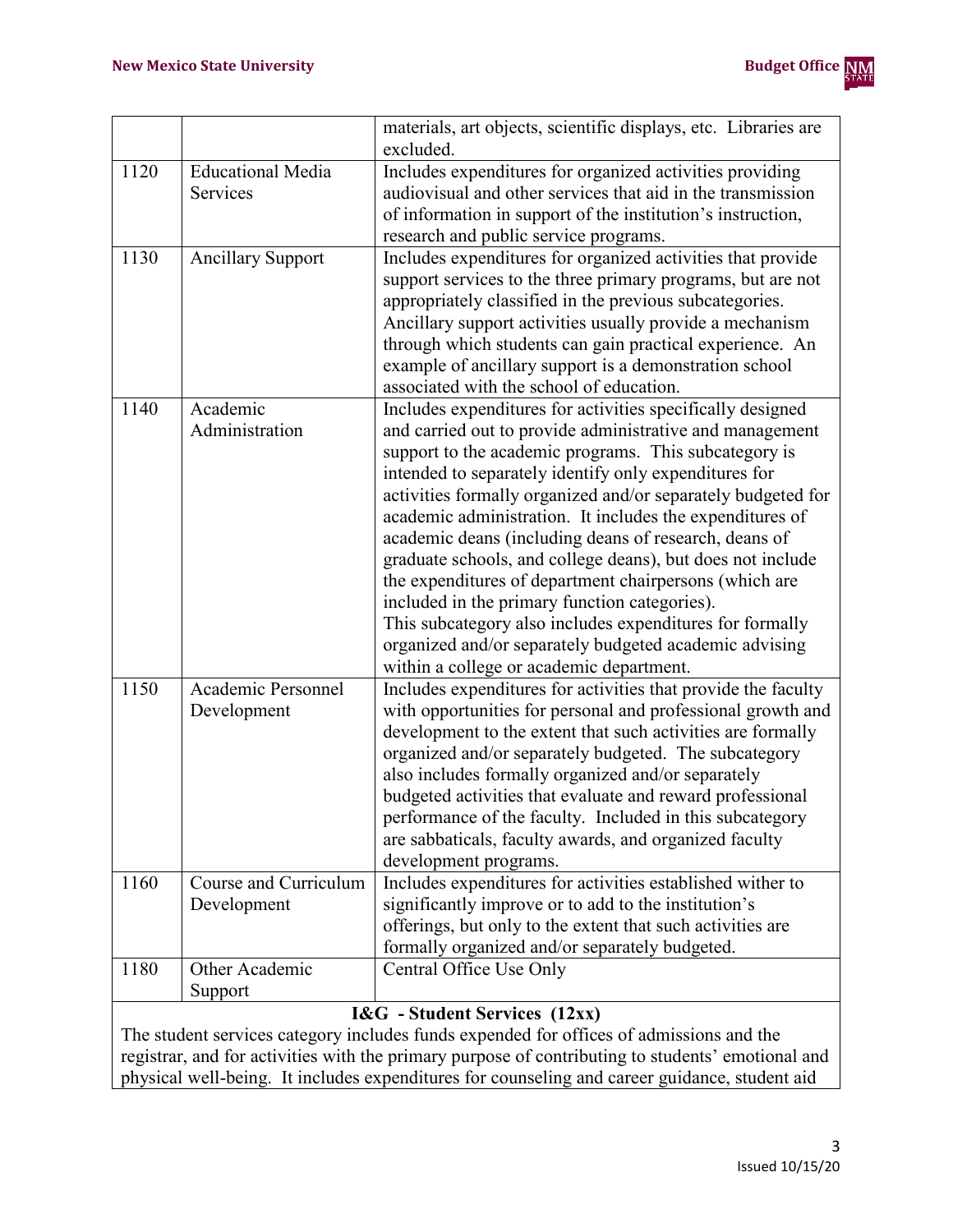

administration, and student health service (if not operated as an essentially self-supporting activity), and enrollment management. Includes the following subcategories:

| 1200 | <b>Student Services</b>       | Not to be used                                                 |
|------|-------------------------------|----------------------------------------------------------------|
|      |                               |                                                                |
| 1201 | <b>Student Services</b>       | Includes expenditures for organized administrative             |
|      | Administration                | activities that provide assistance and support (excluding      |
|      |                               | academic support) to the needs and interests of students.      |
|      |                               | This subcategory includes only administrative activities       |
|      |                               | that support more than one subcategory of student activities   |
|      |                               | and/or that provides central administrative services related   |
|      |                               | to the various student service activities. In particular, this |
|      |                               | subcategory includes services provided for particular types    |
|      |                               | of students (for example, minority students, veterans, and     |
|      |                               | handicapped students).                                         |
| 1210 | Counseling and Career         | Includes expenditures for formally organized placement,        |
|      | Guidance                      | career guidance, and personal counseling services for          |
|      |                               | students. This subcategory includes vocational testing and     |
|      |                               | counseling services and activities of the placement office.    |
| 1220 | Financial Aid                 | Includes expenditures for activities the provide financial     |
|      | Administration                | aid services and assistance to students                        |
| 1230 | <b>Student Admissions</b>     | Includes expenditures for activities related to the            |
|      |                               | identification of prospective students, the promotion of       |
|      |                               | attendance at the institution, and the processing of           |
|      |                               | applications for admission.                                    |
| 1240 | <b>Student Records</b>        | Includes expenditures for activities to maintain, handle, and  |
|      |                               | update records for currently enrolled students as well as for  |
|      |                               | students previously enrolled.                                  |
| 1250 | <b>Student Health</b>         | Includes expenditures for organized student health services    |
|      | Services                      | that are not self-supporting rather than those organized as    |
|      |                               | auxiliary enterprises.                                         |
| 1280 | <b>Other Student Services</b> | Central Office Use Only                                        |
|      |                               |                                                                |

**I&G - Institutional Support (13xx)**

The institutional support category includes expenditures for central executive-level activities concerned with management and long-range planning for the entire institution, such as the Governing Board, planning and programming, and legal services; fiscal operations, including the investment office; space management; employee personnel and records; logistical activities that provide procurement, storerooms, safety, security, printing, and transportation services to the institution; support services to faculty and staff that are not operated as auxiliary enterprises; and activities concerned with community and alumni relations, including development and fund raising. Includes the following subcategories:

| 1300 | <b>Institutional Support</b> | Not to be used                                                 |
|------|------------------------------|----------------------------------------------------------------|
| 1301 | Executive                    | Includes expenditures for all central, executive-level         |
|      | Management                   | activities concerned with management and long-range            |
|      |                              | planning for the entire institution (as distinct from planning |
|      |                              | and management for any one program within the                  |
|      |                              | institution). All officers with institution wide               |
|      |                              | responsibilities are included, such as president, chief        |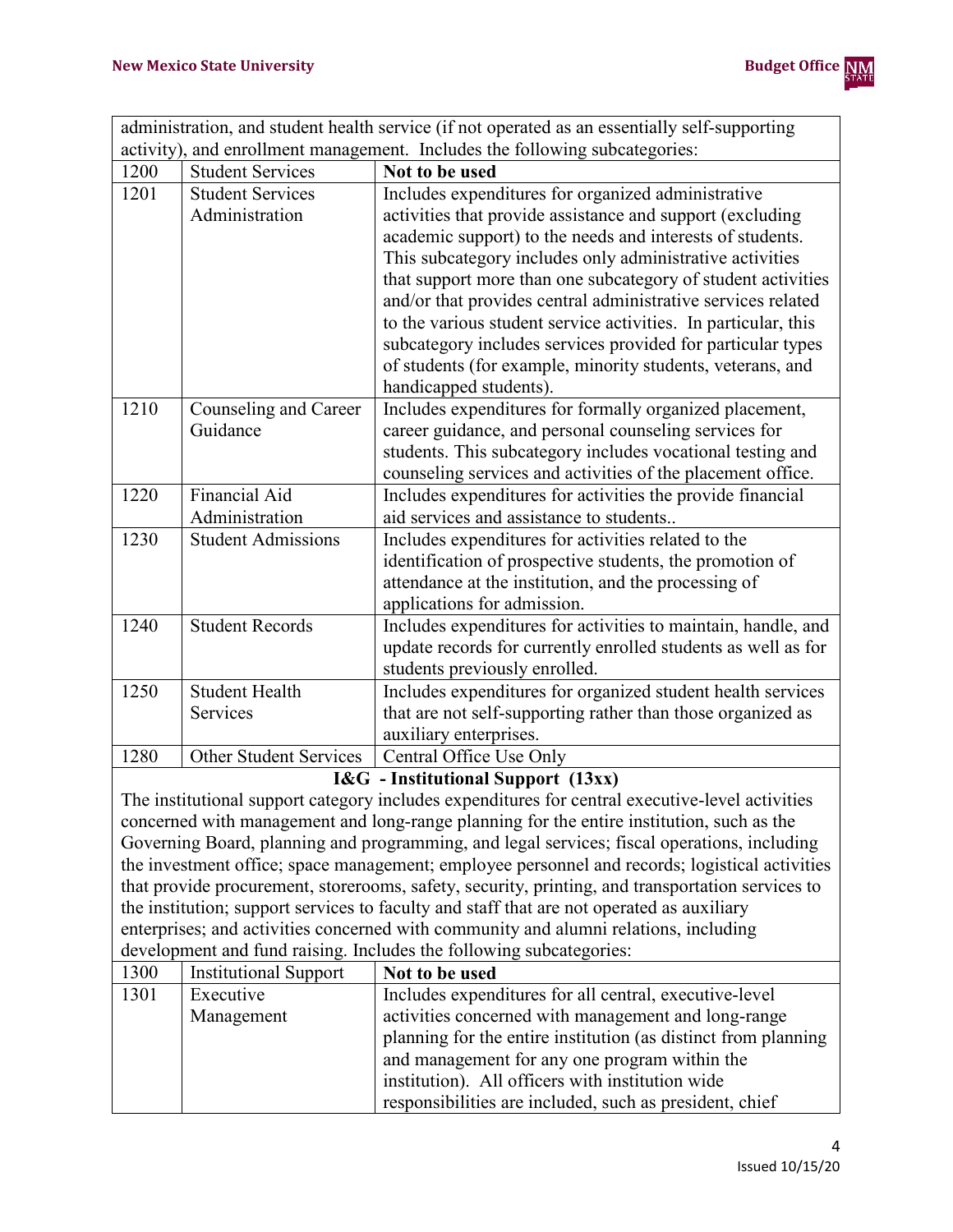|      |                                                | academic officer, chief business officer, chief student      |
|------|------------------------------------------------|--------------------------------------------------------------|
|      |                                                |                                                              |
|      |                                                | affairs officer, and chief development officer.              |
| 1310 | <b>Fiscal Operations</b>                       | Includes expenditures for operations related to fiscal       |
|      |                                                | control and investments. It includes the accounting office,  |
|      |                                                | budget office, bursar's office, and internal and external    |
|      |                                                | audits, and also includes such "finance" expenses as         |
|      |                                                | allowances for bad debts and short-timer interest expenses.  |
| 1320 | General                                        | Includes expenditures for activities related to general      |
|      | Administration and                             | administrative operations and services (with the exception   |
|      | <b>Logistical Services</b>                     | of fiscal operations and administrative data processing).    |
|      |                                                | Included in this subcategory are personnel administration,   |
|      |                                                | space management, purchase and maintenance of supplies       |
|      |                                                | and materials, campus wide communication and                 |
|      |                                                | transportation services, general stores, printing shops, and |
|      |                                                | security/safety services.                                    |
|      |                                                |                                                              |
| 1330 | Public                                         | Includes expenditures for activities to maintain relations   |
|      | Relations/Development                          | with the community, alumni, or other constituents and to     |
|      |                                                | conduct activities related to institution wide development   |
|      |                                                | and fund raising.                                            |
| 1380 | Other Institutional                            | Central Office Use Only                                      |
|      | Support                                        |                                                              |
| 1390 | <b>Institutional Support</b>                   | Central Office Use Only                                      |
|      | Charges                                        |                                                              |
|      | $\mathbf{r} \circ \mathbf{r} \circ \mathbf{r}$ | <b>135.7</b><br>e mi<br>$\sqrt{44}$                          |

## **I&G - Operation and Maintenance of Plant (14xx)**

The operation and maintenance of plant category include all expenditures of current operating funds for the operation and maintenance of the physical plant, in all cases the net amount charged to auxiliary enterprises, and independent operations. It includes all expenditures for operations established to provide services and maintenance related to grounds and facilities. Also included are utilities, fire protection, property insurance, and similar items. Includes the following subcategories:

| 1400 | Operation and               | Not to be used                                                 |
|------|-----------------------------|----------------------------------------------------------------|
|      | Maintenance of Plant        |                                                                |
| 1401 | Physical Plant              | Includes expenditures for administrative activities that       |
|      | Administration              | directly support physical plant operations. Activities         |
|      |                             | related to the development of plans for plant expansion or     |
|      |                             | modification, as well as plans for new construction, should    |
|      |                             | be included in this subcategory.                               |
| 1410 | <b>Building Maintenance</b> | Includes expenditures for activities related to routine repair |
|      |                             | and maintenance of buildings and other structures,             |
|      |                             | including normally recurring repairs and preventative          |
|      |                             | maintenance.                                                   |
| 1420 | <b>Custodial Services</b>   | Includes expenditures related to custodial services in         |
|      |                             | buildings.                                                     |
| 1430 | <b>Utilities</b>            | Includes expenditures related to heating, cooling, light and   |
|      |                             | power, gas, water, and any other utilities necessary for       |
|      |                             | operations of physical plant.                                  |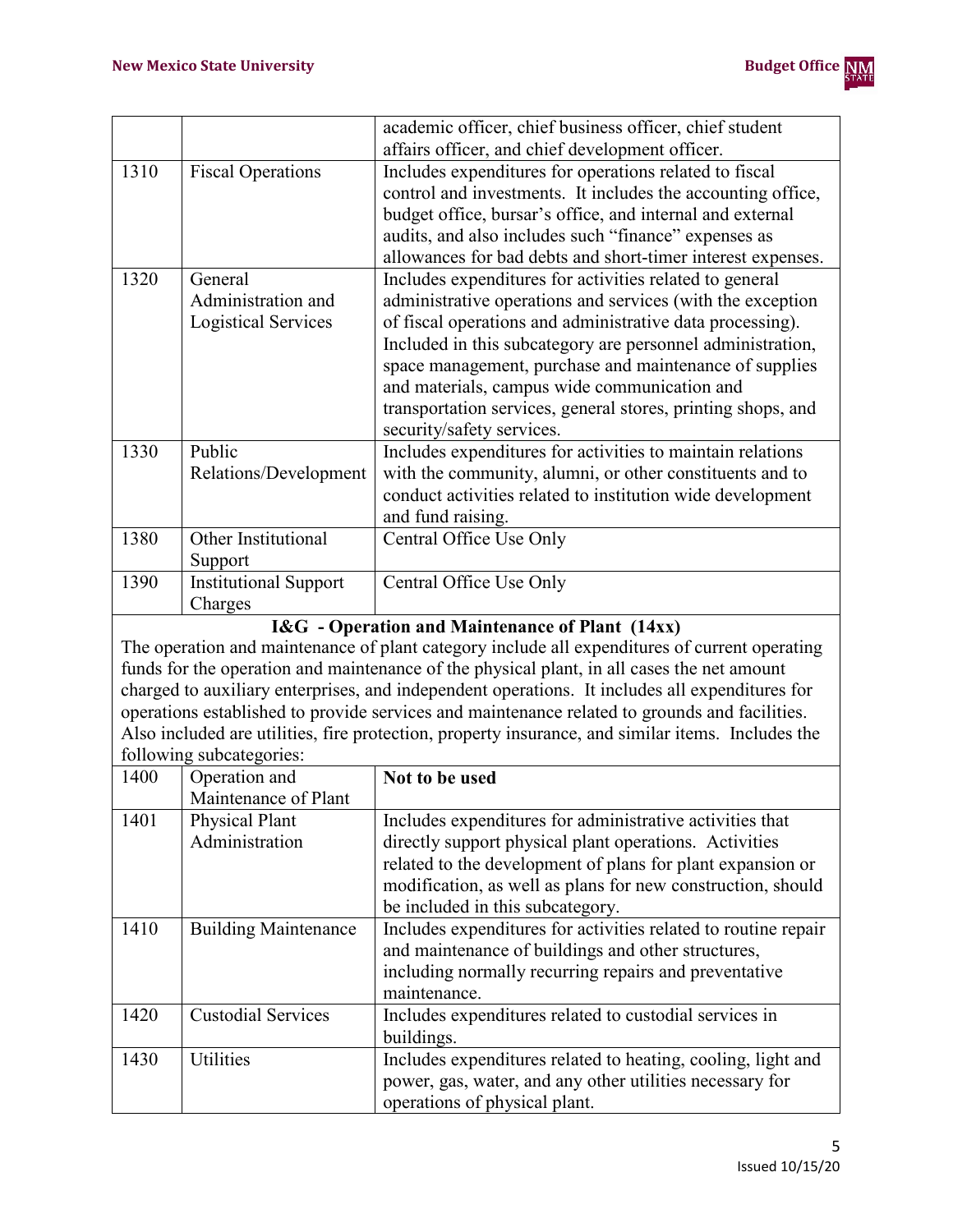| 1440 | Landscape and              | Includes expenditures related to the operation and                                           |
|------|----------------------------|----------------------------------------------------------------------------------------------|
|      | <b>Grounds Maintenance</b> | maintenance of landscape and grounds.                                                        |
| 1480 | Other Operations and       | Central Office Use Only                                                                      |
|      | Maintenance                |                                                                                              |
| 1490 | <b>OM Plant Charges</b>    | Central Office Use Only                                                                      |
|      |                            | <b>Non-Instruction and General</b>                                                           |
|      |                            | These units are self-balancing. All revenues, expenditures, transfers, balances, and charges |
|      |                            | should be reflected within each category and classified as restricted and unrestricted.      |
| 1500 | Student Social and         | Student Social and cultural includes and funds expended                                      |
|      | Cultural                   | for activities whose primary purpose is to contribute to                                     |
|      |                            | students emotional and physical well-being and to the                                        |
|      |                            | intellectual, cultural, and social development outside the                                   |
|      |                            | context of the formal instruction program.                                                   |
| 1600 | Research                   | This category includes all funds expended for those                                          |
|      |                            | activities intended to produce one or more research                                          |
|      |                            | outcomes including the creation of knowledge, the                                            |
|      |                            | reorganization of knowledge, and the application of                                          |
|      |                            | knowledge. Research projects may be commissioned by an                                       |
|      |                            | agency either external to the institution or separately                                      |
|      |                            | budgeted by an organizational unit within the institution.                                   |
|      |                            | Research activities may be conducted by any number of                                        |
|      |                            | organizational entities including research divisions,                                        |
|      |                            | bureaus, institutes, and experimental stations. Instructional                                |
|      |                            | activities, such as workshops, short courses, and training                                   |
|      |                            | grants, should not be classified within research programs                                    |
|      |                            | but should be classified as part of the Instruction unless                                   |
|      |                            | they satisfy the specific criteria outlined for inclusion                                    |
|      |                            | within the public service program. Note that there are                                       |
|      |                            | additional program codes for PSL.                                                            |
| 1700 | Public Service             | This category should include revenues and expenditures for                                   |
|      |                            | organizational units that are established primarily to                                       |
|      |                            | provide non-instructional services beneficial to individuals                                 |
|      |                            | and groups external to the institution. This function                                        |
|      |                            | includes activities such as cooperative extension services,                                  |
|      |                            | television and radio, conferences and seminars, general                                      |
|      |                            | advisory services, health care and social services,                                          |
|      |                            | consulting, and similar non-instructional services to                                        |
|      |                            | particular sectors of the community.                                                         |
| 18xx | <b>Internal Service</b>    | This function includes activities which provide services                                     |
|      |                            | mainly to internal institutional departments for a specific                                  |
|      |                            | charge which should cover the actual costs of providing the                                  |
|      |                            | service plus an allowance for renewal and replacements.                                      |
|      |                            | This includes any activity which will be fully expensed                                      |
|      |                            | across various departments within the institution. Note that                                 |
|      |                            | there are additional program codes for PSL.                                                  |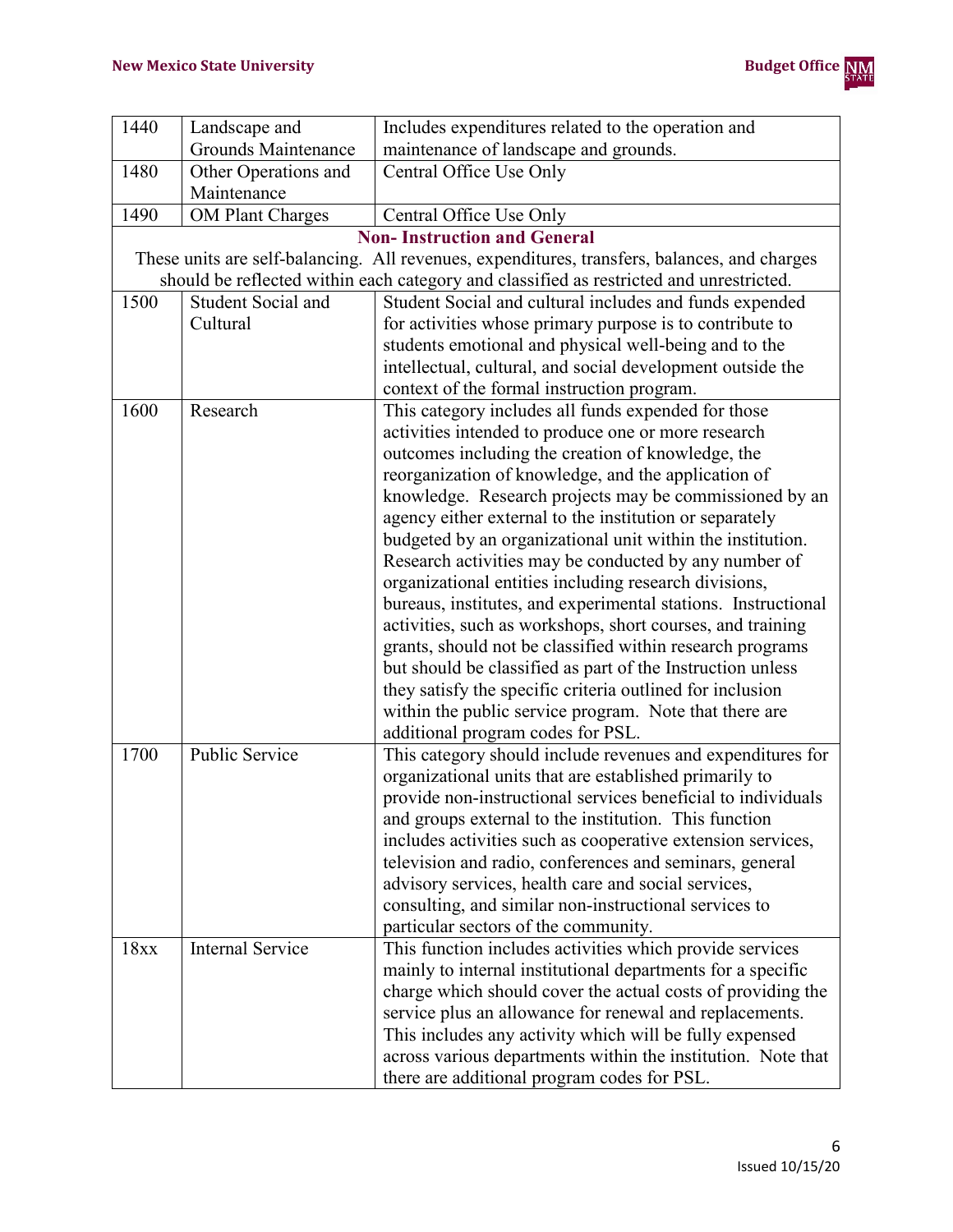| 19xx | Scholarships and    | This function includes all financial assistance provided to                                                          |
|------|---------------------|----------------------------------------------------------------------------------------------------------------------|
|      | Fellowships         | students in the form of outright grants, trainee stipends, and                                                       |
|      |                     | prizes, either awarded by and/or administered through the                                                            |
|      |                     | institution. Revenues and expenditures for each of the                                                               |
|      |                     | different state supported aid programs should be reported as                                                         |
|      |                     | separate cost centers. Included in this function would be                                                            |
|      |                     | tuition and fee waivers and remissions for students, and all                                                         |
|      |                     | gifts and prizes to students that are outright grants and not                                                        |
|      |                     | contingent upon the student rendering services to the                                                                |
|      |                     | institution (with the exception of intercollegiate athletic                                                          |
|      |                     | tuition waivers). Excluded are waivers or remission of                                                               |
|      |                     | tuition and fees granted as a result of either faculty or staff                                                      |
|      |                     | status or family relationship of students to faculty or staff.                                                       |
|      |                     | Also excluded from this function are loans and work study                                                            |
|      |                     | assistance.                                                                                                          |
| 2000 | Auxiliary           | Auxiliary enterprises are entities that exist to furnish a                                                           |
|      |                     | service to students, faculty or staff, and that charge a fee                                                         |
|      |                     | that is directly related to, but not necessarily equal to, the                                                       |
|      |                     | cost of the service. The distinguishing characteristic of<br>auxiliary enterprises is that they are managed as self- |
|      |                     | supporting operations. Residence halls, food services,                                                               |
|      |                     | student stores, and bookstores should be reported under                                                              |
|      |                     | auxiliary enterprises. Health services should be included to                                                         |
|      |                     | the extent the institution charges a fee to provide the                                                              |
|      |                     | service. Note that there are additional program codes for                                                            |
|      |                     | PSL.                                                                                                                 |
| 21xx | Athletics           | All activity related to reflect the entire athletic function                                                         |
|      |                     | including individual sports and the administration activities                                                        |
|      |                     | related to athletics. The categories included (with their                                                            |
|      |                     | program codes):                                                                                                      |
|      |                     | Athletics (2100)                                                                                                     |
|      |                     | Athletics Administration (2110)                                                                                      |
|      |                     | Athletics Football (2120)                                                                                            |
|      |                     | Athletics Basketball (2130)                                                                                          |
|      |                     | Athletics Other Men's Sports (2140)                                                                                  |
|      |                     | Athletics Women's Sports (2150)                                                                                      |
| 2200 | Independent         | This function includes activities that are separate from the                                                         |
|      | Operations          | primary mission of the institution, although they may                                                                |
|      |                     | indirectly contribute to the enhancement of these programs.                                                          |
|      |                     | New Mexico Department of Agriculture (NMDA) is                                                                       |
|      |                     | included in this category.                                                                                           |
| 4000 | Loan Administration | Central Office Use Only                                                                                              |
| 5000 | Other               | Central Office Use Only                                                                                              |
|      |                     |                                                                                                                      |
|      |                     |                                                                                                                      |
|      |                     |                                                                                                                      |